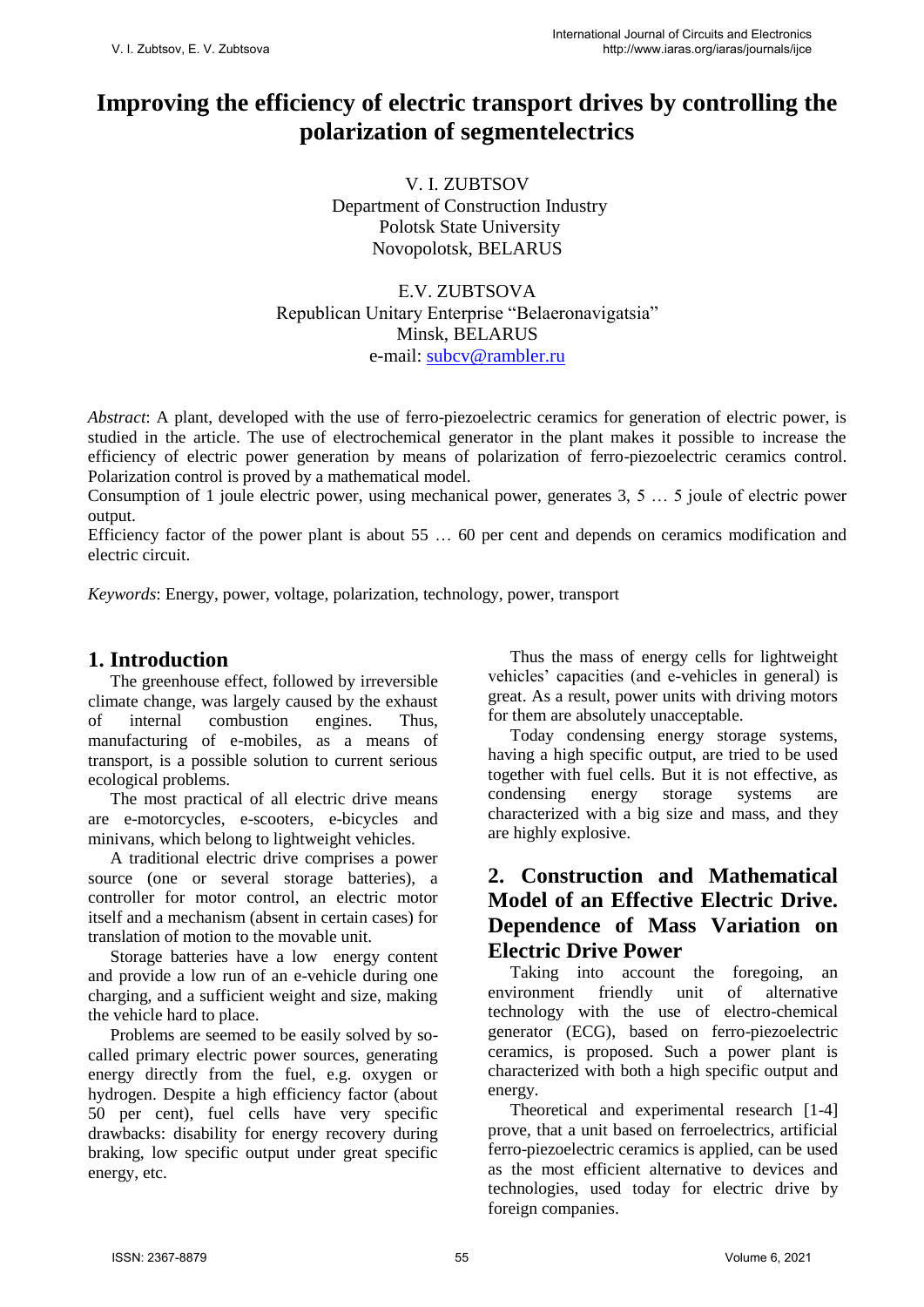Experimental dependence [3], gained on smallsized full-cycle element ( $\infty$  2, 3×1 mm) made of PZT (lead zirconate titanate), proves the possibility of current I generation, equal to 4, 5 mA, caused by a fluctuating mechanical force F, equal to 15 N, Fig. 1.



*Fig. 1. Dependence of the current on mechanical load of a PZT system element*

Recalculation for a PZT unit of bigger sizes and the same mechanical stress goes well with calculations made, proving that the specific output and specific energy are enough for the run of a lightweight vehicle. Moreover, today there are multicomponent ferro-piezoelectric ceramics of a considerably higher electromechanical coupling factor K (a kind of efficiency factor of material's role in transformation of mechanical power into electric and vice versa) than a PZT system, expression (9). It also means that there are ways of generating bigger currents (bias currents in dielectrics).

[4] describes experimental dependence of output voltage on mechanical load of ferropiezoelectric ceramic elements of various modifications and closed circuits.

A system, allowing use less storage battery energy and improve the efficiency of transformation of mechanical power into electric, about by an order, due to electric characteristics of ferro-piezoelectric ceramics and physical-andtechnical solutions (technologies), is required for efficient use of ferroelectrics. A created system, based on ferroelectrics, can transform up to 90 per cent of gained energy into net energy [5-7]. In brief, the idea of ECG operation, the main joint of the plant, includes a release of "frozen" energy of an oxidant chemical reaction and a ferropiezoelectric ceramic element, a multicomponent system of a solid solution. This energy is generated by mechanical energy, ferroelectric second-kind transition, and interlayer and dipole polarization [5].

Structurally, ECG is a ferro-piezoelectric ceramic element of a certain size and form with metal contacts and attached leads for its engagement into electric circuit. Efficiency rate of the plant, subject to the use of mechanical energy, makes 55 … 60 per cent. High efficiency of generation electric power in the plant (efficiency of the polarization of ferroelectric increase) is possible due to modification of ferro-piezoelectric ceramics, electric circuit, conditions of mechanic load, and, it was aforesaid, interlayer and dipole polarization. The plant comprises also a power supply (a storage battery for e-vehicle), a device for mechanical energy generation and electromechanical transducer Fig. 2. Energy consumption of 1 joule, using mechanical energy, makes it possible to get the output of 3, 5 … 5 joule of electric energy. Used mechanical energy is generated by a device of a simple construction.



#### *Fig. 2. Functional diagram of a power plant.*

Possibility to increase the efficiency of polarization of ferroelectrics' control is explained further on.

Fig. 3 is a simplified mathematical model (electromechanical analog) of the proposed plant [4].

Direction of the electric field vector *E*, exiting a ferro-piezoelectric ceramic element, and that of the mechanical stress component *T* (mechanical power *F*) are the same. Two ferro-piezoelectric ceramic elements are required: the lower is excited by electric means and forces the upper one to fluctuate; the upper one is excited by a running component of the mechanical stress. These processes are described by the equation of piez

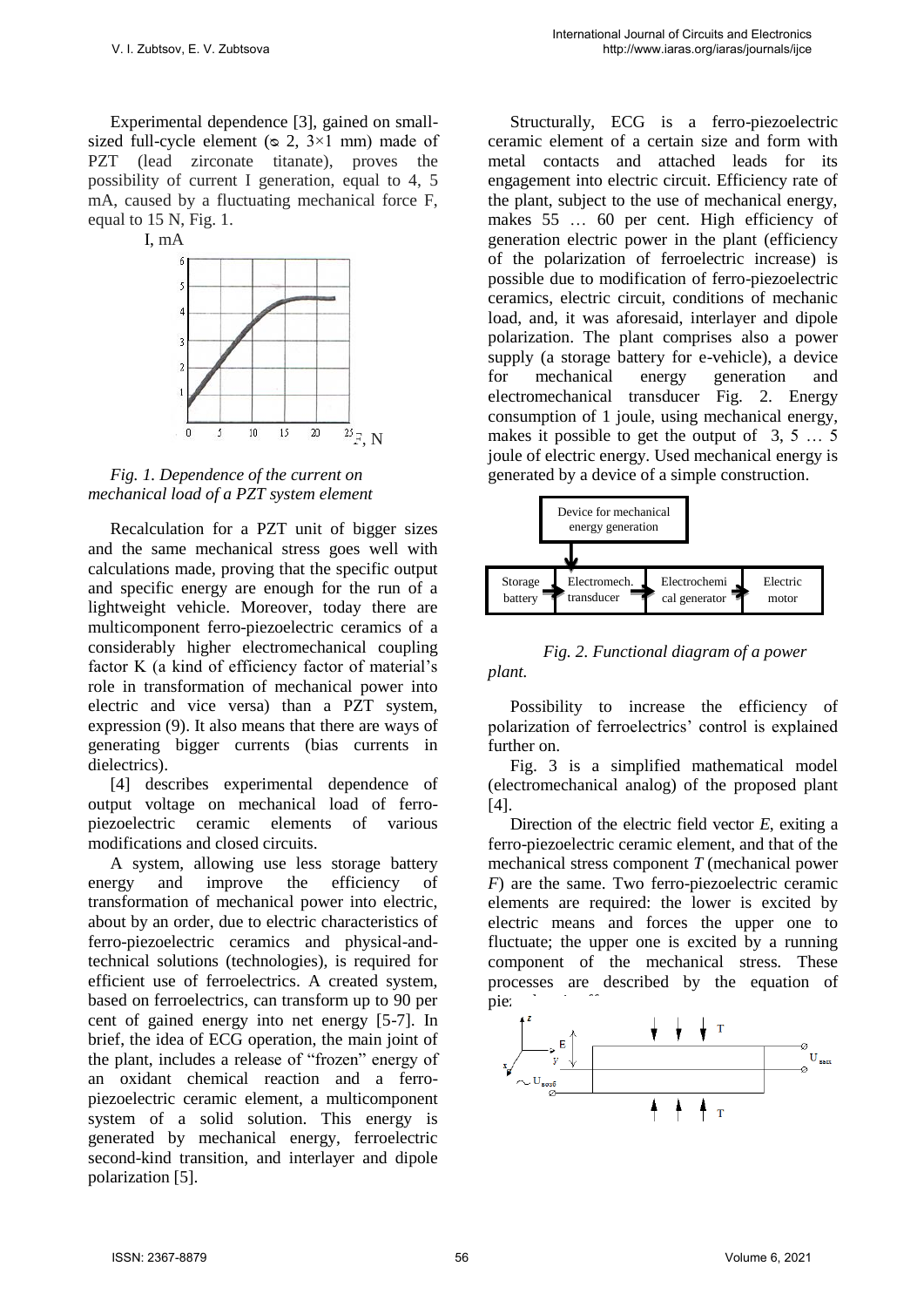*Fig. 3. Flow diagram of the plant's elektromecha nical analog* 

Equations (1) for this case are:

$$
P_i^E = d_{ij} T_j,
$$
  
\n
$$
S_j^T = d_{ij} \cdot E_i,
$$
\n(2)

 $P_i$  and  $S_i$  are tensor components of polarization and deformation, *d*–ferro-piezoelectric module. Index *t* goes for transposition. Indexes *ij* have following meanings:

$$
i = 1 \div 3
$$
;  $j = 1 \div 6$ 

Upper indexes E and T go for constancy of electric field voltage and mechanical load, respectively.

First equation (2) goes for the run of ferroelectric piezoelectric ceramic element, excited by the strain. The second equation is true to the run of ferroelectric piezoelectric ceramic element, excited by the electric field.

Subject to the known matrix of piezoelectric modules, e.g. for a PZT material [8]

$$
d_{ij} = \begin{vmatrix} 0 & 0 & d_{13} \\ 0 & 0 & d_{13} \\ 0 & 0 & d_{33} \\ 0 & d_{15} & 0 \\ d_{15} & 0 & 0 \\ 0 & 0 & 0 \end{vmatrix}
$$
 (3)

the equation for ferro-piezoelectric ceramic element, excited by the electric field, has a tensor form after transformation:

$$
SI = d31 \cdot EI\nS2 = d32 \cdot E3\nS3 = d33 \cdot E3 (4)\nS4 = d24 \cdot E2\nS5 = d15 \cdot EI\nS6 = 0
$$

Equation for ferro-piezoelectric ceramic element, excited by the mechanical stress, after transformation is following:

$$
P_1 = d_{15} \cdot T_5
$$
  
\n
$$
P_2 = d_{15} \cdot T_4
$$
  
\n
$$
P_3 = d_{31} \cdot T_1 + d_{31} \cdot T_2 + d_{33} \cdot T_3
$$
 (5)

Analysis of the equations  $(3)$ ,  $(4)$  and  $(5)$ makes it clear, that excitement of deformation of one ferro-piezoelectric ceramic element along the axes *Z* is required, i.e. *S3*, excited only by the electric field vector  $E_3$  (4) for  $S_3$  as far a correspondent mechanical stress component is concerned, e.g. *T<sup>3</sup>* true to the axes *Z*. The other ferro-piezoelectric ceramic element, fluctuating in the same direction under the influence of the strain component *T3* and moving in the same direction as the electric field  $E_3$ , is characterized with the existence of a polarization vector  $P_3$ , (5) for  $P_3$ .

Active mechanical stress components T1 and T2 also cause polarization in ferro-piezoelectric ceramic element and, consequently, charges. However, these charges are not effective because of the static mode of this element's work in *T<sup>1</sup>* and *T<sup>2</sup>* directions. Dynamic mode of ferro-piezoelectric ceramic element's work is achieved in the direction of a mechanical stress component  $T_3$ .

Control for polarization of ferroelectrics is achieved due to the proper choice of vector of electric field's mechanical stress *E*, which coincides with the strain component *T* direction.

Moreover, the equations of transformation for the plant of this construction and ferropiezoelectric ceramics under active mechanical stress and closed output electrodes and *Е*=0 is following:

$$
S^{E} = s^{E}T
$$

$$
D^{E} = P^{E} = dT
$$
 (6)

S<sup>E</sup> goes for deformation under field strength of, E=0; s<sup>E</sup> is compliance under E=0; D goes for displacement when E=0; P means polarization when E=0.

 The field with mechanical stress equal to E is used in case of open electrodes and the lack of strain  $(T=0)$ , when the element can be easily deformed. The equation is following:

$$
S^T = dE
$$

$$
D^T = \varepsilon_a^T E
$$
 (7)

 $S<sup>T</sup>$  means deformation under *T*=0, different from  $S^E$ ,  $D^T$  also differs from  $D^E$ .

If then decided that the electrodes are open and the field strain *E* and mechanical stress *T* influence simultaneously, and displacement *D*=0, then an interdependence between *E* and *T* can be found:

$$
T = -\frac{\varepsilon_a^T}{d} E, \quad or
$$

$$
S^D = \left( S^E - \frac{d^2}{\varepsilon_a^T} \right) T = s^D T
$$

Where  $D$  is less than  $S<sup>E</sup>$ . It is clear that electric field E can be applied for changing elastic compliance s of ferroelectrics, i.e. for control of its rigidity (compressibility).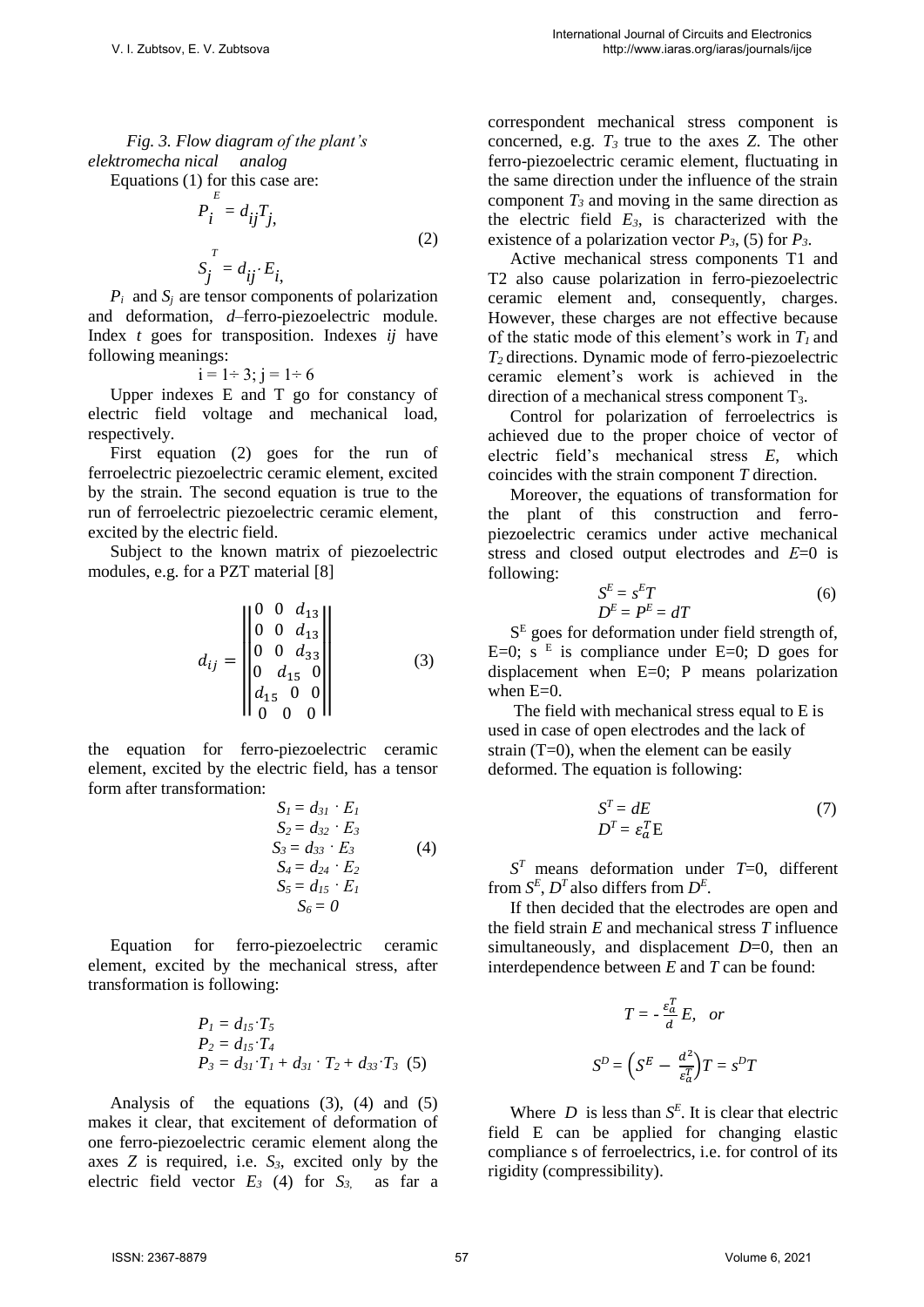If *Е* and *Т* influences imultaneously, and deformation *S*=0, i.e. the element is pressed and does not deform, then an interdependence between mechanical stress *T* and electric field strain *E* is observed:

$$
T=-\frac{d}{s^E}E,
$$

displacement *D* is found by the expression [8]:

$$
D^T = \left(\varepsilon_a^T - \frac{d^2}{s^E}\right)E = \varepsilon_a^T \tag{8}
$$

Absolute dielectric constants of the pressed element  $\varepsilon_a^S$  is obviously less than  $\varepsilon_a^T$  (7) and they are described in equation (9), *К* is an electromechanical coupling factor:

$$
\varepsilon_a^S = \varepsilon_a^T \left( 1 - \frac{d^2}{\varepsilon_a^T s^E} \right) = \varepsilon_a^T (1 - K^2) \quad (9)
$$

s  *E* goes for electric field strain compliance *Е*=0

 $\varepsilon_a^T$  is an absolute dielectric constant under mechanical stress *T*=0.

Thus, control of compressibility and electric elasticity of ferro-piezoelectric ceramic elements in the plant allows to increase sensitivity of the output electric voltage of these elements to the acting mechanical load [4, 9]. The function of ECG transformation in the plant is following:

$$
U_{\text{bbox}} = K_H \frac{d_{ij} \cdot F}{C_{\text{ax}} + C_H} \tag{10}
$$

*Uвых* means an output electric voltage of ECG, *F*is acting mechanical force, *Сэхг* goes electro capacity of ECG, *Сн* is electrical load capacity (load electrical devices), *Кн* – an electrical voltage increase rate due to control of polarization of ferroelectrics, *dij* – piezoelectric module, induced polarization per unit of mechanical stress.

Equation (9) proves that electromechanical coupling factor K depends on relations of dielectric constants of pressed and free ferroelectrics, i.e. change of dielectric capacitivity under mechanical load. In case of  $K = 0$ , 5 (an average value) the ratio is equal to 0, 75. Which, in its turn, is highly important for output electrical voltage (power density) of the plant (10), moreover, K of modern ferro-piezoelectric ceramics is  $0, 6...0, 7$  ( $\varepsilon_a^T$  differs greatly from  $\varepsilon_a^T$ , as dielectric constant and electric capacity are in direct proportion). Tests proved that 2 times increase (decrease) of a load electric power (Рн)

causes  $2\sqrt{2}$  times, 3 times –  $3\sqrt{3}$  etc., increase (decrease) of ECG mass (Mecg). All the changes follow the principles of geometric progression. The mass of mechanical transducer together with the mass of the mechanical energy generating device (Fig. 2) is  $10 - 15$  per cent more than Mecg and depends on Рн as well.

Fig. 4 describes a Mecg - Рн growth-increase diagram. The foresaid and the diagram make it is possible to calculate the plant mass (without a storage battery and actuating device) taking into account Рн. In the diagram one may find a point where  $P_H = 0$ , 189 kilowatt and Mecg = 0, 83 kg, around which Рн and Mec are changing almost in direct proportion. Mecg grows slower below this point and faster above it.



 *Fig. 4 Mecg - Рн growth-increase diagram*

As foresaid, 1 joule energy consumption from the storage battery gives an electric power output of 3, 5 … 5 joule under mechanical stress.

As 4 joule of energy is generated per 1 joule of storage battery energy, required for the run of the plant, 4 times energy increase in comparison with the energy, lost by the storage battery, is generated, not taking into account the loss of energy for heat and partial charge of the storage battery. It means that an e-vehicle run charged from one battery is also 4 times longer (an average value) in comparison with the traditional electric drive. The increase of the plant's mass is insignificant.

Thus, the alternative electric drive has certain advantages over the traditional drive. But the use of installation with Rn more than 50 kW is problematic. The reason is that the mass of the proposed plant increases faster than its power and requires specially developed ferro-piezoelectric ceramic materials of advanced features. Certain obstacles are also caused by the importance of uniform distribution of great mechanical loads on